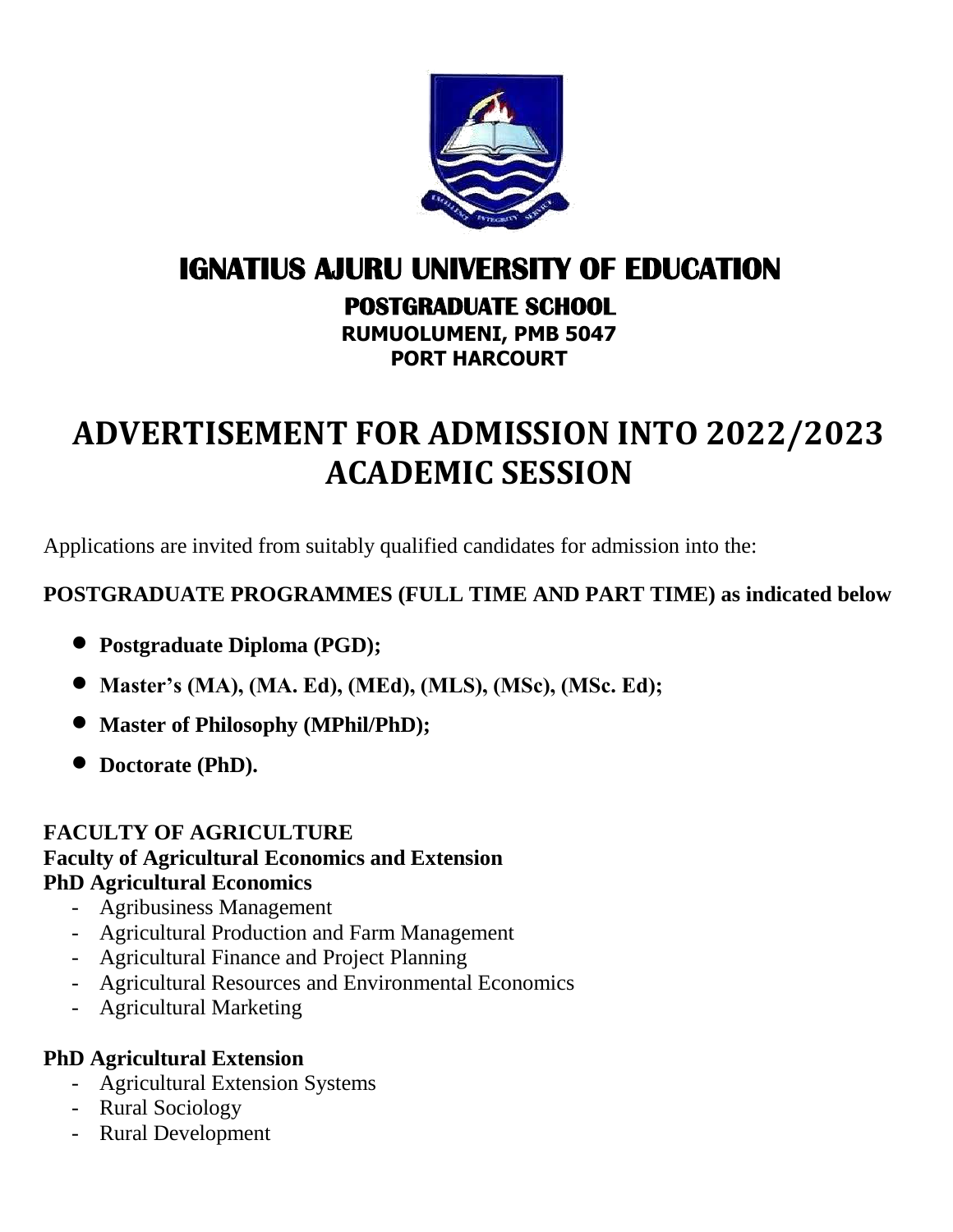### **Msc and PGD in Agricultural Economics and Agricultural Extension. Department of Animal Science, Fisheries and Aquaculture**

### **PhD Animal Production**

- Animal Production and Management with Specialization in Poultry Production, Small and Large Ruminant Production and Mini/Micro-Livestock Production
- Non-Ruminant Production and Management
- Animal Nutrition and Biochemistry
- Animal Psychology and Reproduction
- Animal Breeding and Genetics

### **PhD Fisheries**

- Fisheries and Hydrobiology
- Fisheries Policy, Resources and Management

### **PhD Aquaculture**

- Fish Genetics and Breeding
- Fish Nutrition and Biochemistry
- Aquaculture Production and Management

### **MSc and PGD in Animal Science and Fisheries and Aquaculture. Department of Crop and Soil Science**

### **PhD Crop Science**

- Crop Production
- Crop Protection
- Crop Genetics and Breeding
- Farming Systems
- Pasture Agronomy

### **PhD Soil Science**

- Soil Physics and Hydrology
- Soil Chemistry
- Soil Genetics & Soil Survey
- Soil Biology
- Soil Fertility and Plant Nutrition

### **MSc and PGD in Crop Science, Crop Protection and Soil Science**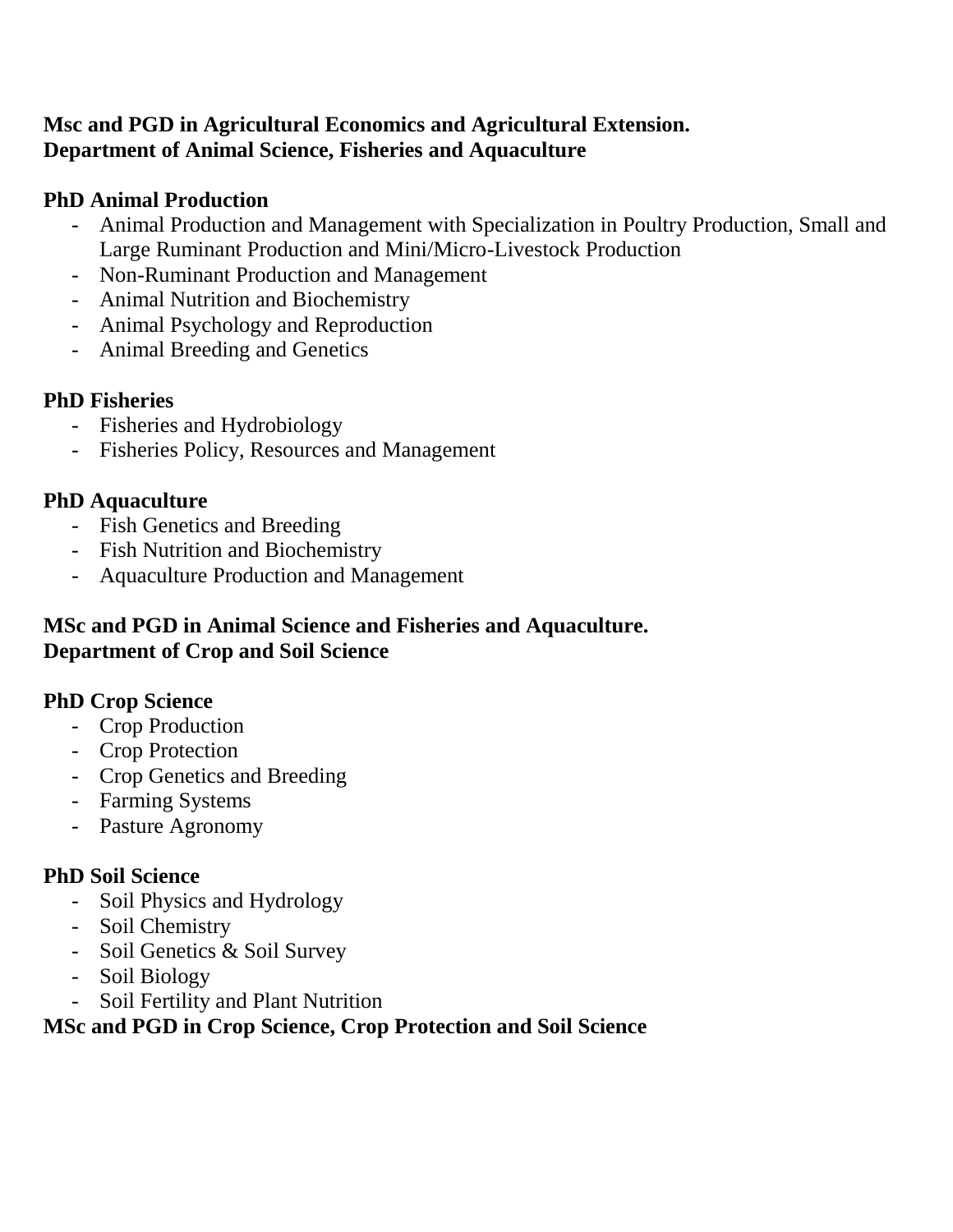### **FACULTY OF EDUCATION**

### **Department of Business Education (PGDE, MSc.Ed, MPhil/PhD and PhD)**

OPTIONS:

- Accounting Education
- Management Education
- Marketing Education
- Office and Information Management Education

### **Department of Curriculum Studies and Instructional Technology (PGDE, MA Ed, MEd, MSc. Ed, MPhil/PhD and PhD)**

OPTIONS:

- Adult Education
- Curriculum Studies
- Educational Technology
- Art Education
- Language Education
- Science Education

### **Department of Educational Foundations (PGDE, MEd, MPhil/PhD and PhD)**

OPTIONS:

- History and Policy of Education
- Philosophy of Education
- Sociology of Education

### **Department of Educational Management (PGDE, MEd, MPhil/PhD and PhD)**

OPTIONS:

- Administration of Higher Education
- Economics of Education
- Educational Administration
- Educational Leadership and Policy
- Educational Planning

### **Department of Primary Education Studies (PGDE, MEd, MPhil/PhD and PhD)**

- Early Childhood Education
- Primary Education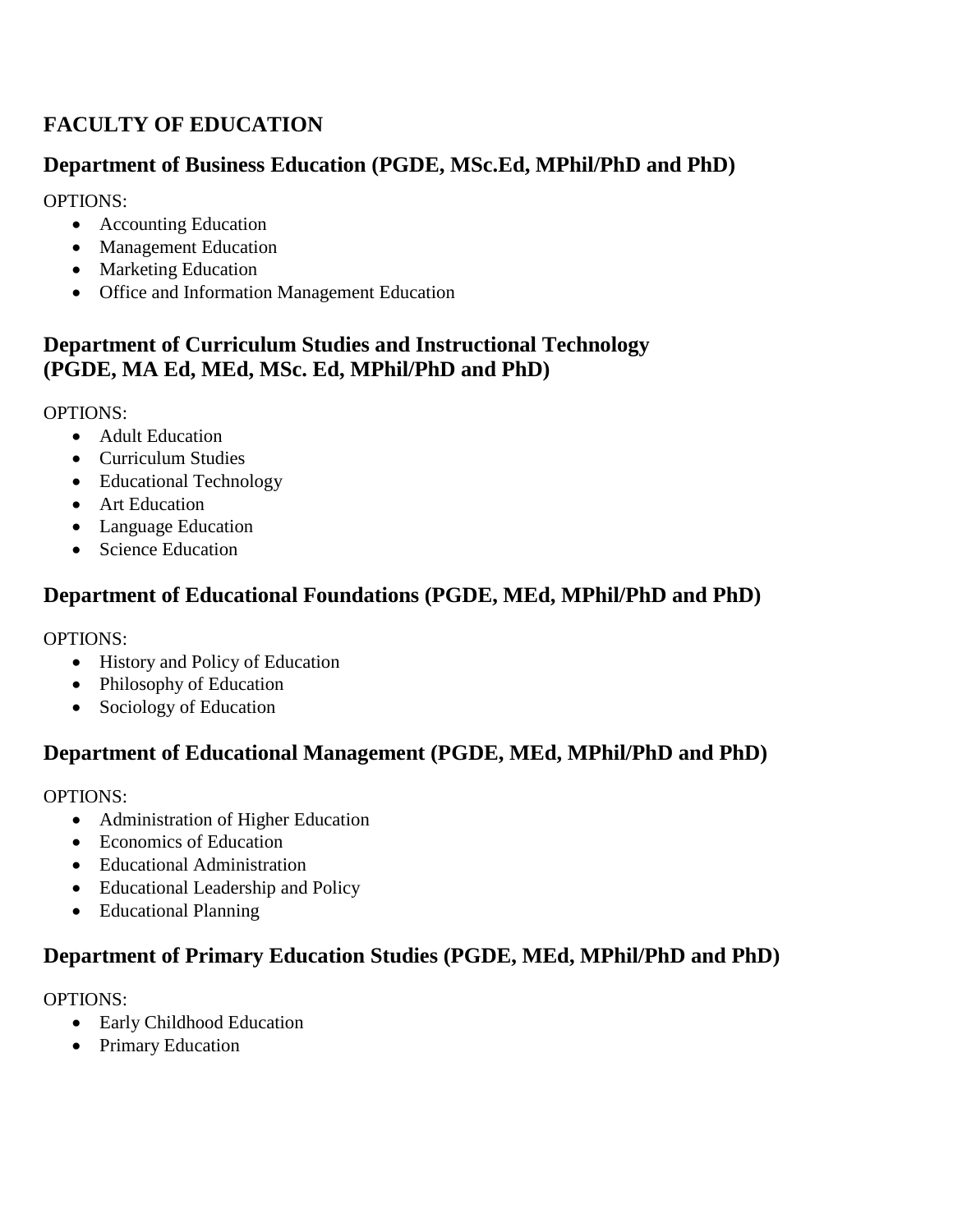### **Department of Educational Psychology, Guidance and Counseling (PGDE, MEd, MPhil/PhD and PhD)**

OPTIONS:

- Educational Psychology
- Guidance and Counseling
- Measurement and Evaluation
- Special Education

### **Department of Library and Information Studies (PGDL, MLS, MPhil/PhD and PhD)**

OPTIONS:

Library and Information Science

### **FACULTY OF HUMANITIES**

### **Department of English and Communication Art (PGD, MA, MPhil/PhD and PhD)**

OPTIONS:

- Communication
- Language
- Literature

### **Department of Fine and Applied Arts (PGD, MA, MPhil/PhD and PhD)**

OPTIONS:

- Art Education
- Art History
- Ceramics and Textile Design
- Graphics Design and Art Education
- Studio (Metal Design, Painting, Sculpture)

### **Department of French and International Studies (PGD, MA, MPhil/PhD and PhD)**

OPTIONS:

- African Literature
- French Language / Linguistics
- French Literature
- Translation Studies

### **Department of Religious and Cultural Studies (PGD, MA, MPhil/PhD and PhD)**

- African Traditional Religion
- Biblical Studies
- Church History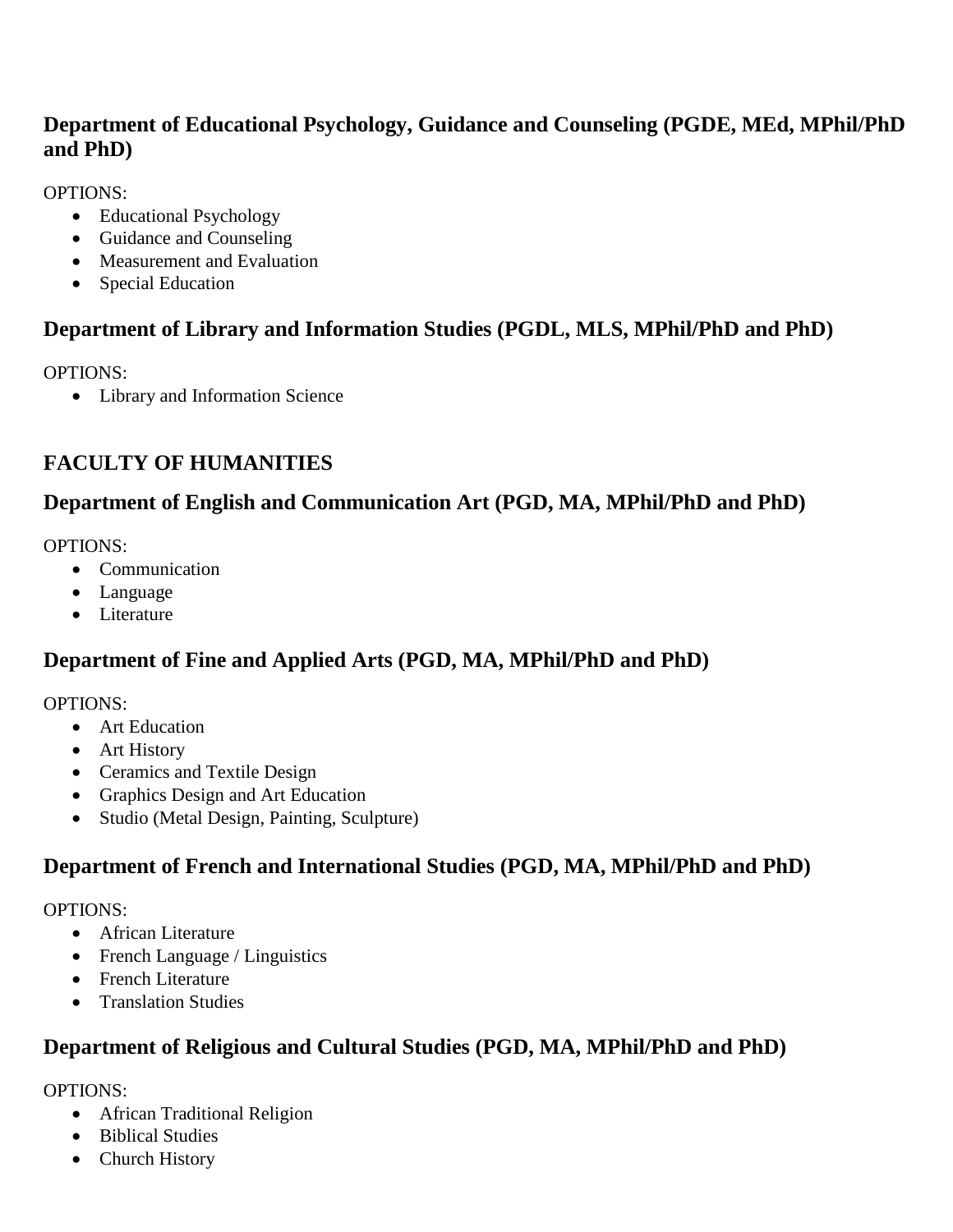- Ethics
- Sociology of Religion

#### **Department of History and Diplomatic Studies (PGD, MA, MPhil/PhD and PhD)**

OPTIONS:

- African History
- Diplomacy and International Relations
- History and International Relations
- Political and Social History

### **Department of Music (PGD, MA, MPhil/PhD and PhD)**

#### OPTIONS:

- African Music
- Conducting and Music Directing
- Music Education
- Music Performance
- Theory and Composition

### **FACULTY OF MANAGEMENT SCIENCES**

### **Department of Accounting (PGD, MSc, MPhil/PhD and PhD)**

OPTIONS:

- Financial Accounting
- Public Finance
- Taxation

### **Department of Management (PGD, MSc, MPhil/PhD and PhD)**

- Entrepreneurship Studies
- Human Resource Management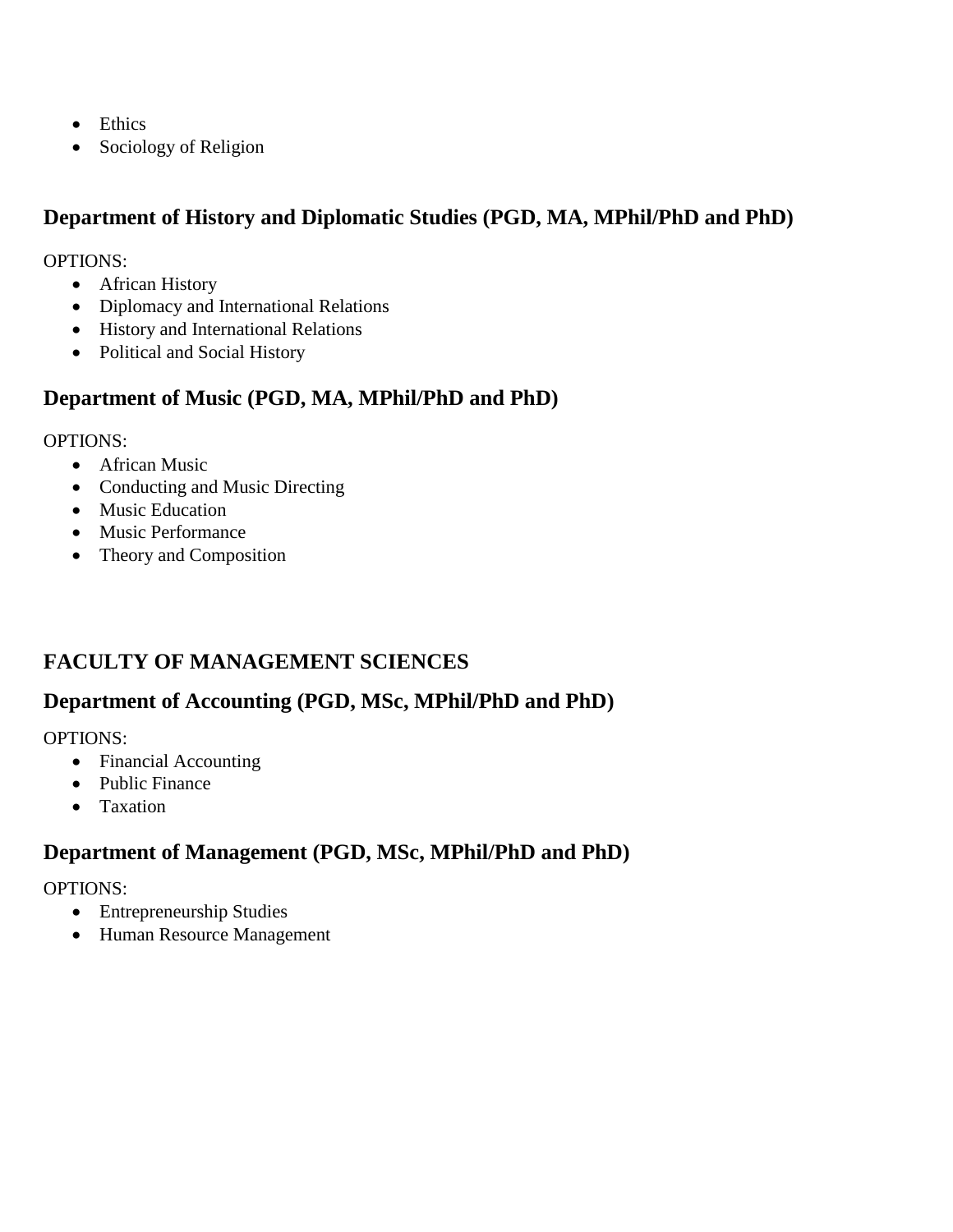- Industrial Relations
- Organizational Behaviour
- Production Management

### **Department of Marketing (PGD, MSc, MPhil/PhD and PhD)**

OPTIONS:

- Marketing
- Logistics and Supply Chain Management
- Strategic Marketing and Entrepreneurship
- Consumer Behaviour and Sustainability Marketing

### **Department of Office and Information Management (PGD, MSc, MPhil/PhD and PhD)**

OPTIONS:

• Office and Information Management

### **FACULTY OF NATURAL AND APPLIED SCIENCES**

### **Department of Biology (PGD, MSc, MPhil/PhD and PhD)**

OPTIONS:

- Entomology and Pest Management
- Environmental Biology
- Environmental Parasitology
- Food and Industrial Microbiology
- Hydrobiology and Fisheries
- Plant Physiology

### **Department of Chemistry (PGD, MSc, MPhil/PhD and PhD)**

OPTIONS:

- Analytical Chemistry (PhD/MSc)
- Environmental Chemistry (PhD/MSc)
- Inorganic Chemistry (MSc)
- Organic Chemistry (MSc)
- Physical Chemistry (MSc)
- Chemistry (PGD)

### **Department of Computer Science (PGD, MSc, MPhil/PhD and PhD)**

- Computer Science
- Information Technology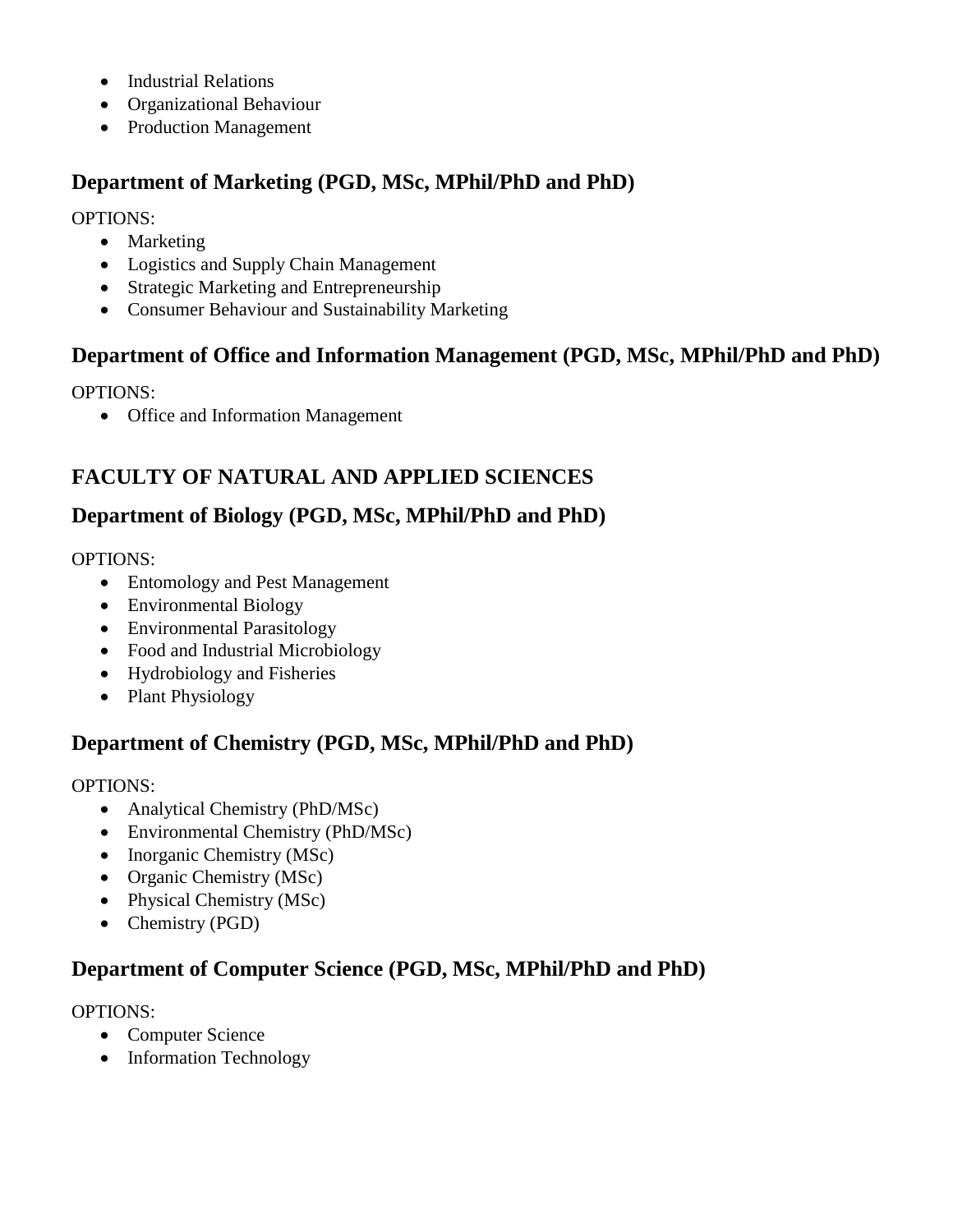### **Department of Human Kinetics, Health and Safety Studies (PGD, MSc, MPhil/PhD and PhD)**

OPTIONS:

- Community Health
- Exercise Physiology
- Occupational Health and Safety
- Administration and Sport Management
- Reproductive Health

### **Department of Integrated Science (PGD, MSc, MPhil/PhD and PhD)**

OPTION:

• Basic and Environmental Science

### **Department of Mathematics and Statistics (PGD, MSc, MPhil/PhD and PhD)**

OPTIONS:

- Mathematics
- Statistics

### **Department of Physics (PGD, MSc, MPhil/PhD and PhD)**

#### OPTIONS:

- Applied Geophysics
- Environmental and Radiation Physics
- Solid State Physics / Electronics
- Theoretical Physics

### **FACULTY OF SOCIAL SCIENCES**

#### **Department of Economics (PGD, MSc, MPhil/PhD and PhD)**

OPTIONS:

- Development Economics / Planning
- Environmental Economics
- International Economics
- Monetary Economics

#### **Department of Geography and Environmental Studies (PGD, MSc, MPhil/PhD and PhD)**

- Environmental Management
- Geomorphology
- Regional Development Planning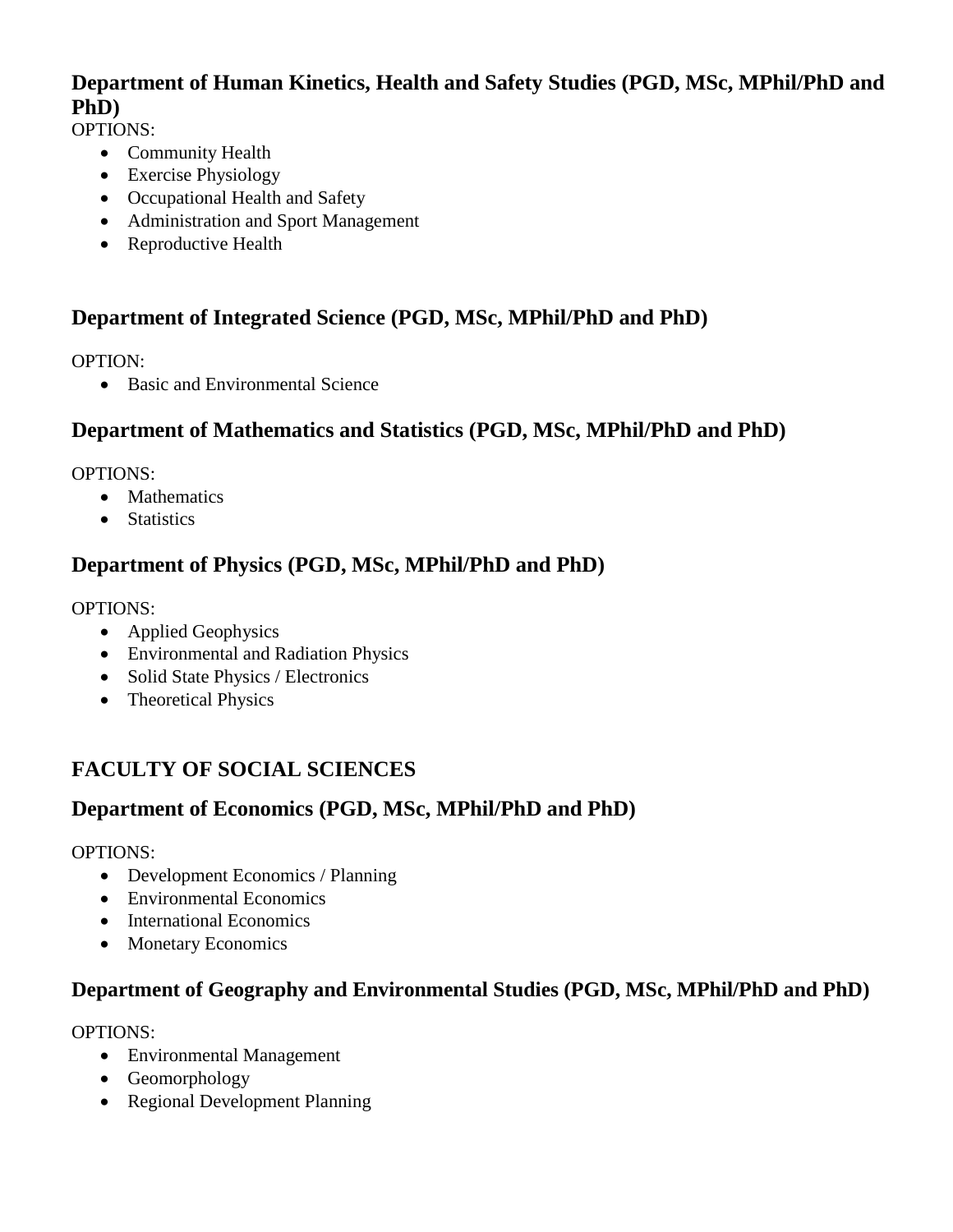- Rural Development and Resource Management
- Biogeography
- Climatology
- Transport Geography

### **Department of Sociology (PGD, MSc, MPhil/PhD and PhD)**

OPTIONS:

- Criminology and Security studies
- Industrial Relations and Human Resource Management
- Peace and Conflict Studies
- Social work and Social Welfare Administration
- Sociology of Development

### **Department of Political Science (PGD, MSc, MPhil/PhD and PhD)**

OPTIONS:

- Developmental Studies
- International Relations
- Local Government Administration
- Politics and Governance
- Political Theory
- Public Administration

### **FACULTY OF VOCATIONAL AND TECHNICAL EDUCATION**

### **Department of Agriculture (PGD, MSc, MSc. Ed, MPhil/PhD and**

### **PhD)**

OPTIONS:

- Agricultural Economics
- Agricultural Education
- Agricultural Extension
- Agronomy
- Animal Science
- Crop Science
- Fisheries and Aquaculture
- Soil Science

### **Department of Home Economics and Hospitality Management (PGD, MSc, MSc. Ed, MPhil/PhD and PhD)**

- Clothing and Textile
- Food and Nutrition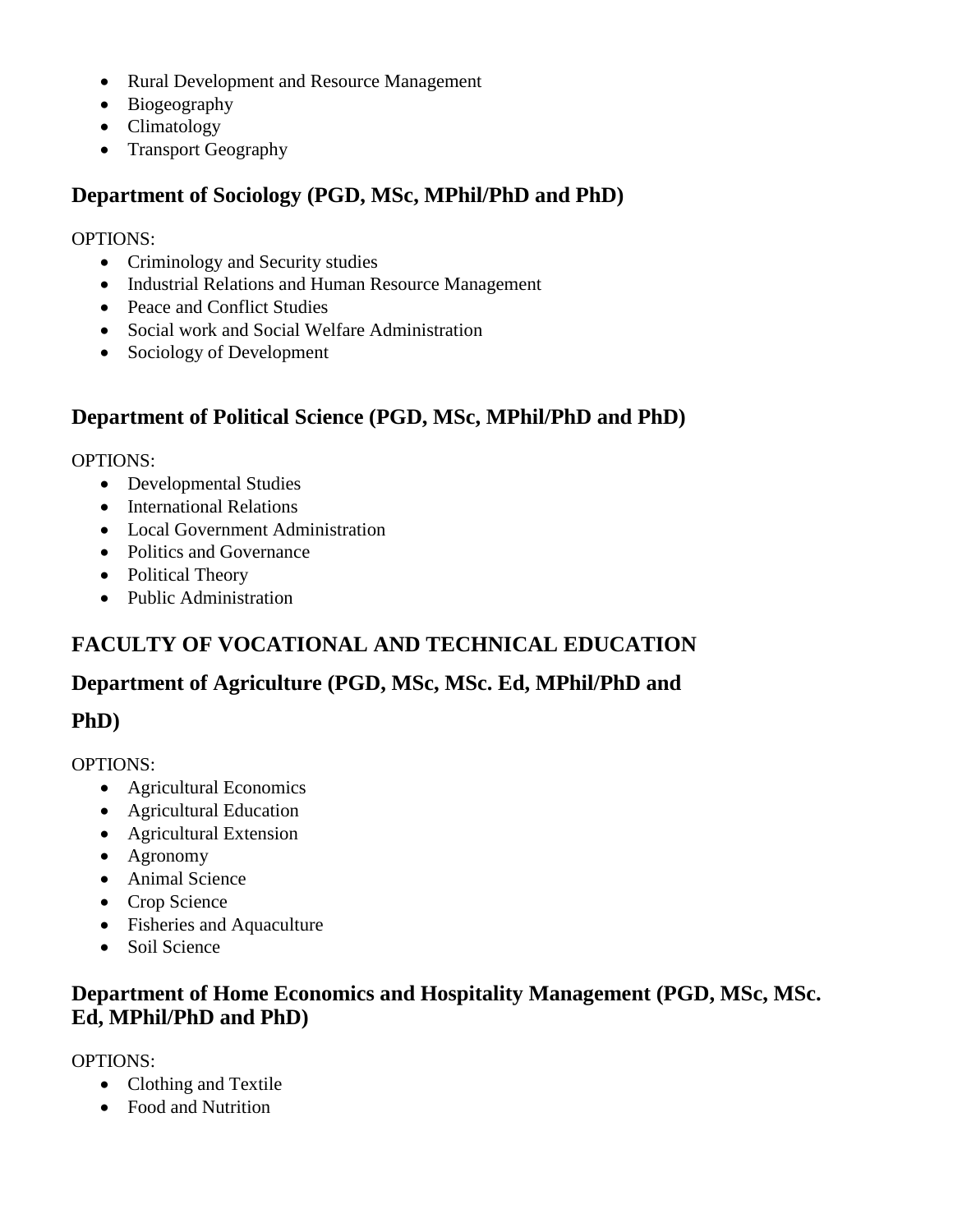- Home Management
- Human and Family Development

### **Department of Industrial Technical Education (PGD, MSc, MSc. Ed, MPhil/PhD and PhD)**

OPTIONS:

- Automobile Technology
- Building Technology
- Electrical/Electronic Technology
- Mechanical Technology

## **GENERAL ADMISSION REQUIREMENTS**

#### **POSTGRADUATE DIPLOMA (PGD, PGDL, PGDE)**

- First degree from any recognized University with a Pass Degree
- First degree from any recognized University with Third Class Degree
- Higher National Diploma in a related field of study

### **MASTER'S DEGREE (MA, MA Ed, MEd, MLS, MSc. Ed)**

- First degree from any recognized University with at least a Second Class Degree in a related field
- Postgraduate Diploma in a related field of study

#### **MASTER OF PHILOSOPHY (MPhil/PhD)**

- Master of Business Administration (MBA) or Master of Public Administration (MPA)
- Master's degree in a related field with a CGPA less than 3.5 on a 5.0 scale

#### **DOCTORATE DEGREE (PhD)**

• Master's degree in a very related field with a CGPA of 3.5 and above on a 5.0 scale

#### **DURATION OF PROGRAMME**

Post Graduate Diploma (PGD, PGDE, PGDL) and Masters: - Full-time 12 Months; Part-time -18 Months Doctor of Philosophy (PhD): Full-time 36 Months, Part-time 48 Months.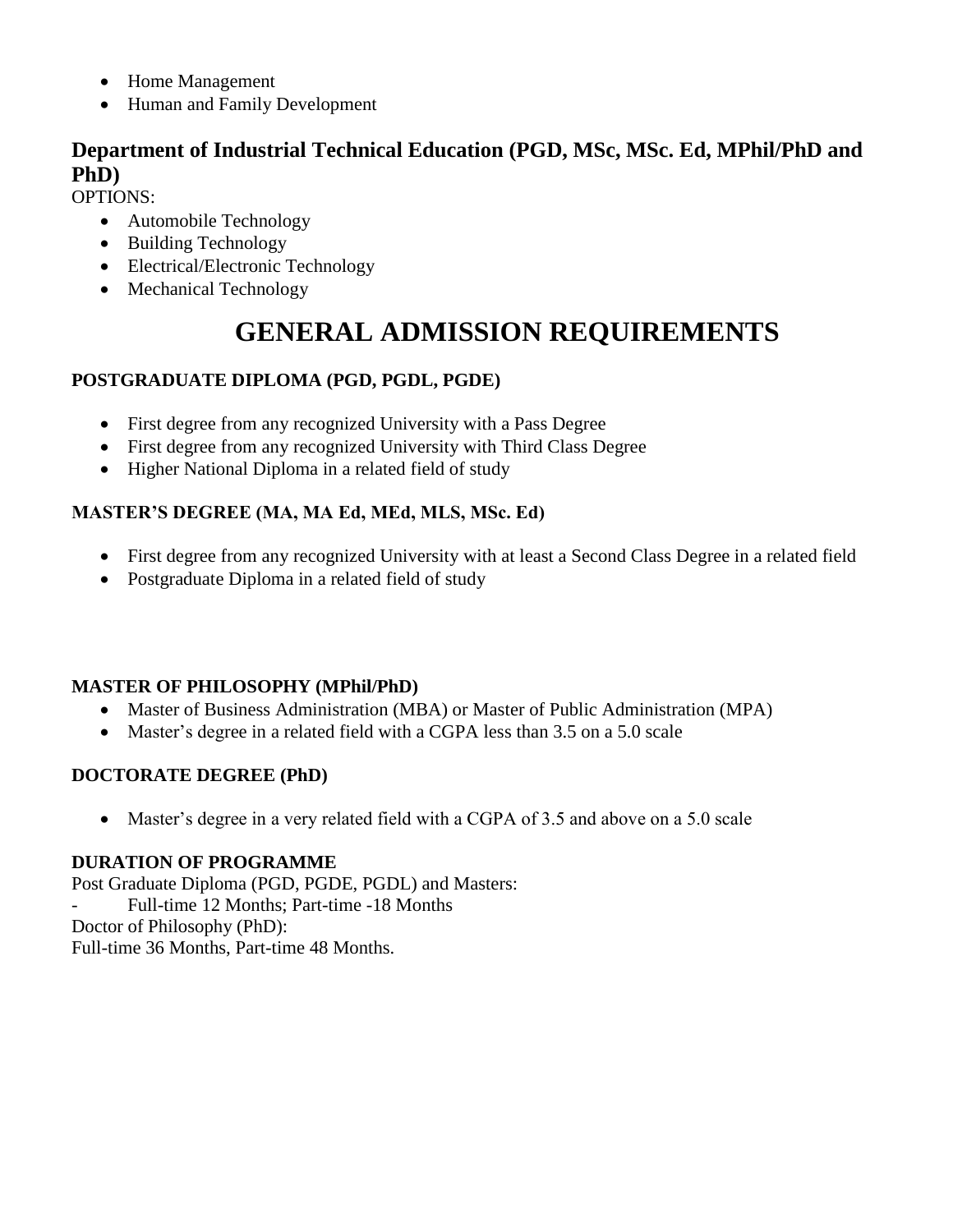## **METHOD OF APPLICATION**

Candidates are to complete the registration form online [\(www.iaue.edu.ng](http://www.iaue.edu.ng/) check under quick link or click on the following link [https://www.iaueesp.com/postgraduatereg/postgraduateregmainsignup\)](https://www.iaueesp.com/postgraduatereg/postgraduateregmainsignup) after successful payment of Non-refundable Registration fees of **N40,600.00 for PhD** and N35, 600 for Masters and N25600 for PGD; and Purchase of Brochure fee of **N7,600.00**.

All fees are paid online using either **ATM Card** or via **Interswitch Pay Direct** at any bank with invoice generated from your **Registration** account.

Follow the procedure below for both online payment and registration for the programmes:

- 1. Visit the University website [www.iauoe.edu.ng](http://www.iauoe.edu.ng/)
- 2. Click on Postgraduate School on the menu.
- 3. On the Postgraduate School web page, click on Register for 2021/2022 Postgraduate Programmes.
- 4. A page appears; enter the following information:
	- Full Name
	- Phone Number
	- E-mail Address

#### **Then click Register**

- 5. An SMS containing your login details will be sent to you. Also, your login details will be displayed on the page for you to copy and take note.
- 6. Click on login and enter your username and password sent to your phone.
- 7. You will be prompted to change your password. Save your new password.
- 8. From the menu on the left, click on Fees Payment.
- 9. Select Session from session drop down.
- 10. To pay for Registration Fee:
	- \* From Payment Description dropdown, select Registration Fee (PG School) 2020/2021
	- \* Click on Pay button and then click on Generate Invoice below.
	- \* Confirm your invoice and click on proceed to pay.
	- \* You may pay with your ATM Card or print out the invoice and proceed to any bank with it to pay via Interswitch Pay Direct.
- 11. To pay for Brochure:
	- From Payment Description drop down select Brochure Fee (PG School) 2020/2021
- \* Click on Pay button and then click on Generate Invoice below.
- \* Confirm your invoice and click on proceed to pay.
- \* You may pay with your ATM Card or print out the invoice and proceed to any bank with it to pay via Interswitch Pay Direct.
- 12. After successful payment of Registration and Brochure fees, login and click on Update Registration Form menu on the left.
- 13. You may download the soft copy of the Brochure (From the menu on the left) for detailed information about the programmes. Hard copy is available for collection at the Postgraduate School.